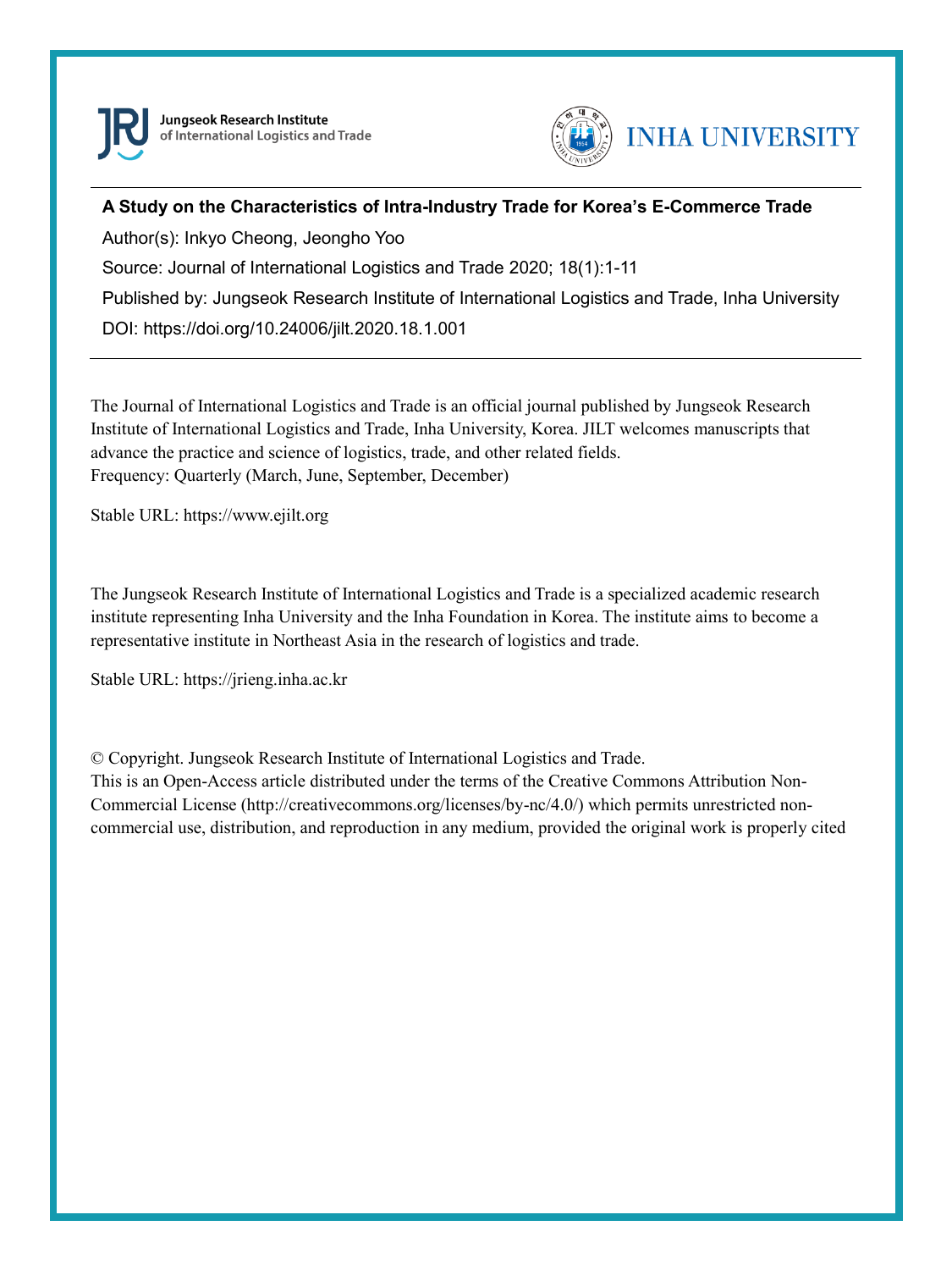# *Journal of International Logistics and Trade*

J. Int. Logist. Trade, 2020, Vol. 18, No. 1, 1–11 pISSN : 1738-2122 eISSN : 2508-7592 https://doi.org/10.24006/jilt.2020.18.1.001 https://www.ejilt.org/

**ARTICLE**

 $Rec6$ 

**Accepted March 12, 2020**

## A Study on the Characteristics of Intra-Industry Trade for Korea's E-Commerce Trade



#### Inkyo Cheong<sup>1</sup>, Jeongho Yoo<sup>2,\*</sup>

<sup>1</sup>Department of International Trade, Inha University, Incheon, Korea <sup>2</sup>Department of FTA Policy and Business Consulting, Graduate School, Inha University, Incheon, Korea

| Received                                                                                                                                                                                                | <b>January 01, 2020</b>  | <b>Abstract</b> Comprehensive studies examining how Korean e-commerce trade works are                                                                                                                                                                                                                                                                                                                                                                                                                                                                                                                                                                                                                                                                                                                                                                                    |  |
|---------------------------------------------------------------------------------------------------------------------------------------------------------------------------------------------------------|--------------------------|--------------------------------------------------------------------------------------------------------------------------------------------------------------------------------------------------------------------------------------------------------------------------------------------------------------------------------------------------------------------------------------------------------------------------------------------------------------------------------------------------------------------------------------------------------------------------------------------------------------------------------------------------------------------------------------------------------------------------------------------------------------------------------------------------------------------------------------------------------------------------|--|
| Revised                                                                                                                                                                                                 | <b>February 27, 2020</b> | currently limited. This study seeks to explore whether Korea's e-commerce trade is more                                                                                                                                                                                                                                                                                                                                                                                                                                                                                                                                                                                                                                                                                                                                                                                  |  |
|                                                                                                                                                                                                         | Accepted March 12, 2020  | applicable to traditional trade theory or to modern theories. According to our analysis, the<br>share of intra-industry trade (IIT) in modern trade theory is less than that of general trade<br>for Korean e-commerce. Therefore, trade based on comparative advantage can be more valid                                                                                                                                                                                                                                                                                                                                                                                                                                                                                                                                                                                |  |
| *Corresponding author: Jeongho Yoo<br>Department of FTA Policy and Business<br>Consulting, Graduate School, Inha<br>University, Incheon, Korea<br>Tel: $+82-32-860-8412$<br>E-mail: paranbool@naver.com |                          | in explaining e-commerce trade. From results in analyzing the gravity model, it was found<br>that Korea's e-commerce exports are higher as IIT with its FTA partners. In contrast, it is<br>found that the lower the proportion of e-commerce trade, the higher chance for the import<br>growth. Lastly, this study looked at what kind of comparative advantage is realized through<br>imports. While Korea has been mostly exporting goods of high quality, its major trading<br>partners import products based on price and selection of goods. In order for Korea's e-<br>commerce to grow, a more strategic approach is necessary. A strategy of high price based on<br>superior quality is not effective, and as e-commerce has radically reduced sales and<br>marketing costs, so a price reduction needs to be reflected in the price of goods for<br>consumers. |  |
|                                                                                                                                                                                                         |                          | <b>Keywords</b> E-commerce, Intra-industry trade, Vertical intra-industry trade, Gravity model,<br>Modern trade theory                                                                                                                                                                                                                                                                                                                                                                                                                                                                                                                                                                                                                                                                                                                                                   |  |

#### **1. Introduction**

Through the development of the Internet, digital trade has experienced rapid growth, and the sales and marketing costs of corporations have been radically reduced. Further, due to trade liberalization, the global value chain (GVC) has expanded and intensified, making participation in international trade easier for small and medium-sized enterprises. Although the use of ecommerce is being discussed as one way for domestic corporations to increase exports, studies on the status of Korean ecommerce trade are currently limited. Thus, the objective of this study is to identify the characteristics of e-commerce trade based on both traditional trade theory and new trade theory. Classical trade theory is based on comparative advantage resulting from differences in factor endowments. However, new trade theory has proposed intra-industry trade (IIT), which causes international trade within like-industries based on product differentiation. In this context, called the digital economy, studies on the e-commerce trade of commodities have not explored whether or not it is a successor of classical trade theory. This study, therefore, is expected to show an initial approach to define the characteristics of e-commerce trade. The methods used in the analysis include IIT theory, the gravity model, and the link between vertical IIT and the trade balance. In addition, a definition of e-commerce is necessary because, currently, there is no common definition. Therefore, the study defines it as an ordering of commodities using electronic methods. In parallel with the definition, the source of data used in this study is from the Korea Trade Statistics Promotion Institution (KTSPI), which systematically classifies e-commerce trade as a purchase of goods by electronic means in Korea.

Without applying those concepts relevant to trade structure, such as IIT and vertical specialization, it is difficult to explain today's trend of increasing trade. In order to explain the development of international trade due to the relaxation of trade barriers, such as tariffs and costs of logistics, it should be assumed that the consumption of domestic and imported goods or the elasticity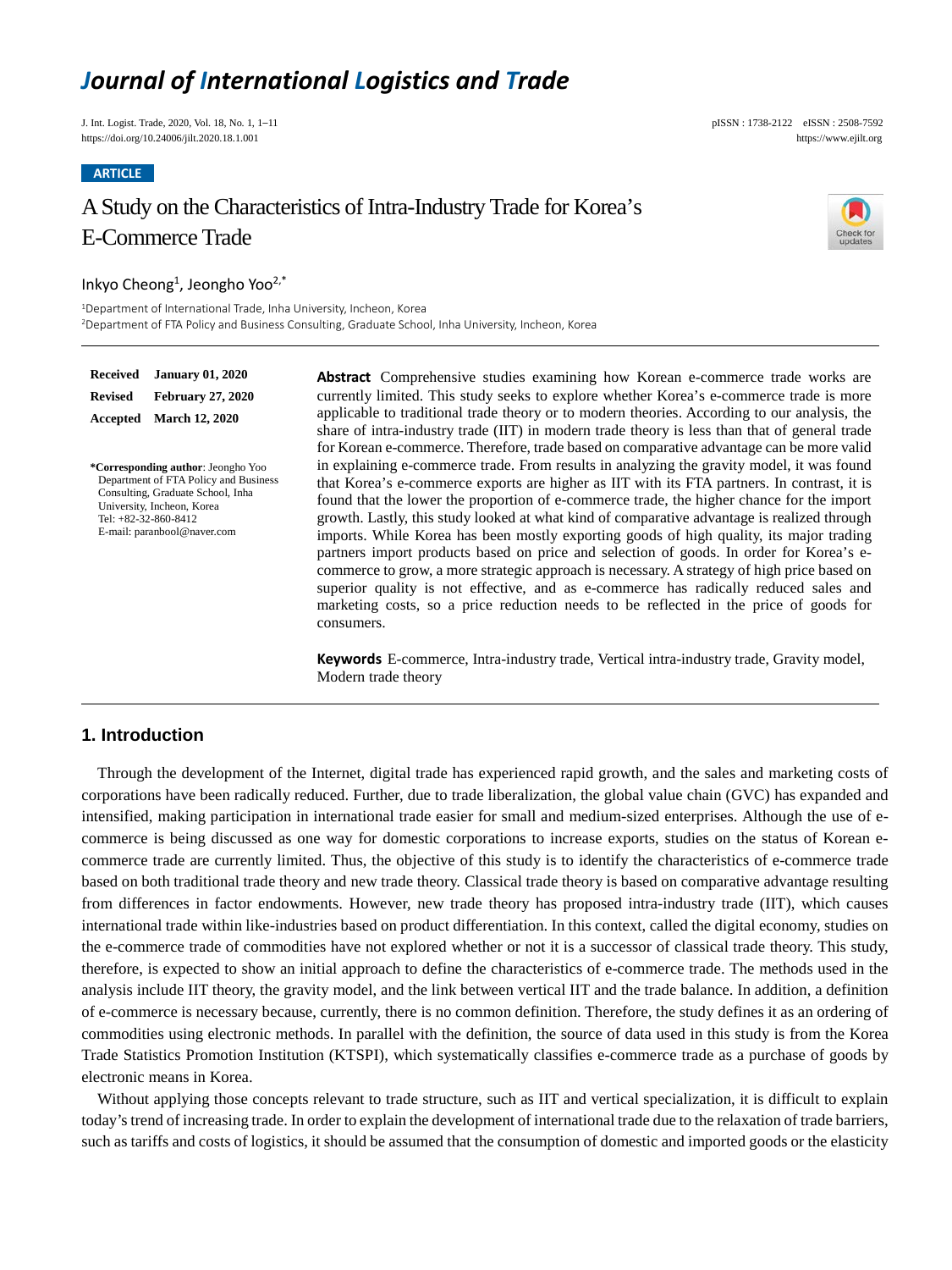of substitution in production is very high<sup>[1](#page-2-0)</sup>. The elasticity of substitution may be high depending on items, but the assumption of the high elasticity of substitution for all items is unrealistic. If one assumes that the elasticity of substitution is high, policymakers worry about a sudden increase in income. This causes a timid stance toward the relaxation of tariff barriers. However, vertical specialization enhances the benefits of relaxing trade barriers due to increased trade from the intensification of the division of labor across borders. Thus, it could explain the high growth rates of trade, even if substitutability between domestic and imported products is not assumed.

For the further activation of e-commerce, this paper analyzes the characteristics of Korea's e-commerce trade in terms of trade theories and seeks strategies that can promote e-commerce. In Section 2, the paper explores applicable theories and details the literature review of trade structure. In Section 3, this study introduces methods of analysis and data collection. In Section 4, this paper discusses the outcomes of analysis using various techniques. In Section 5, we will suggest conclusions and implications.

#### **2. Theoretical background of analysis of trade structure and literature review**

Before the Kennedy Round, mostly low-priced raw materials were traded internationally, and raw materials could only be produced by those countries with natural resources. Thus, even if their distribution costs were expensive, countries had no choice but to import these resources. However, after the Kennedy Round, tariffs on industrial products, including intermediate goods, were rapidly reduced, and vertical specialization in trade widely expanded. Despite the tariff reduction, trade in intermediate goods did not significantly increase. There was a tendency that the trade of intermediate goods, which focuses on raw materials, depended on natural resources. According to Hummels et al. (2001), trade based on the IO (Input-Output) chart of the 10 OECD member nations in 1990 and statistics of exports of Korea, Taiwan, Ireland, and Mexico, found that exports of vertical specialization trade accounted for 21% of the total exports. This result increased to 30% by the 1970s. Bridgman (2012) found that for the United States, vertical integration of total trade increased from 6% in 1972 to 14% in 1997, while the number of intermediate goods hardly changed. Furthermore, the development of trade according to vertical specialization, did not result in increasing intermediate goods.

Founded on the expansion of the EU and the advancement of economic integration, research on the effects of regional IIT was widely conducted (Ferto and Hubbard 2001a, 2001b; Jing 2009; Leitão et al. 2006, 2008, 2010; Melitz and Trefler 2012; Mora 2002; Oliveras and Terra 1997; Perobelli 2006). Oliveras and Terra (1997) improved the former Grubel-Lloyd (GL) index into a dynamic index that explained the change in the trade structure of major European countries. Faustino et al. (2000) analyzed the trade structure of Portugal's horticulture industry with EU members and predicted that the Portuguese industry would be under substantial pressure of restructuring. According to Mora (2002), the GL index of all the EU members increased, especially that of the relatively deprived members of Portugal, Greece, and Spain. Cristóbal (2001) suggested that Spain's GL gradually increased during the early days of the establishment of the EU, but most of the increase resulted from inter-industry trade rather than IIT. For those industries featuring highly advanced degrees of vertical specialization, the dynamic index was shown to be relatively high.

Some research suggests that the increase in IIT due to economic integration improved consumer welfare. From 1972 to 2001, the choice of imports in the US consumers increased by more than three times, and in this sense, consumer welfare reached 2.6% of the total US GDP (Broda and Weinstein, 2006). Feenstra (2010) found that consumer benefits resulting from global trade liberalization represented 9%–15% of the world's total GDP. Melitz and Trefler (2012) proposed that IIT brings benefits to consumers, producers, and the national economy in 3 broad areas. First, as Krugman and others have explained, economies of scale can be realized in terms of consumers' preferences of variety and production. Second, production factors between different corporations with distinct competitive advantages are reallocated for profit maximization. Thus, various products within the industry are invented as Melitz and others have suggested, and IIT increases. In this sense, industry-wide and national economic efficiency improves as well. Third, IIT would increase due to the invention of new technology and innovation when trade agreements are implemented. In other words, the implementation of trade agreements as FTAs would expand markets, and subsequently, corporations would increase investment for the invention of new products. Then, the effects of economies of scale would intensify as fixed costs are high, and the benefits of IIT are enhanced.

What comes next is the emergence of vertical IIT. Vertical IIT comes from the concept that differentiation exists between

-

<span id="page-2-0"></span><sup>&</sup>lt;sup>1</sup>During the time of analysis, tariffs and costs of logistics were reduced to less than 0.5%, and the weight of trade compared to international GDP was increased by 2.5%. To explain this, the elasticity of substitution higher than 5 has to be premised.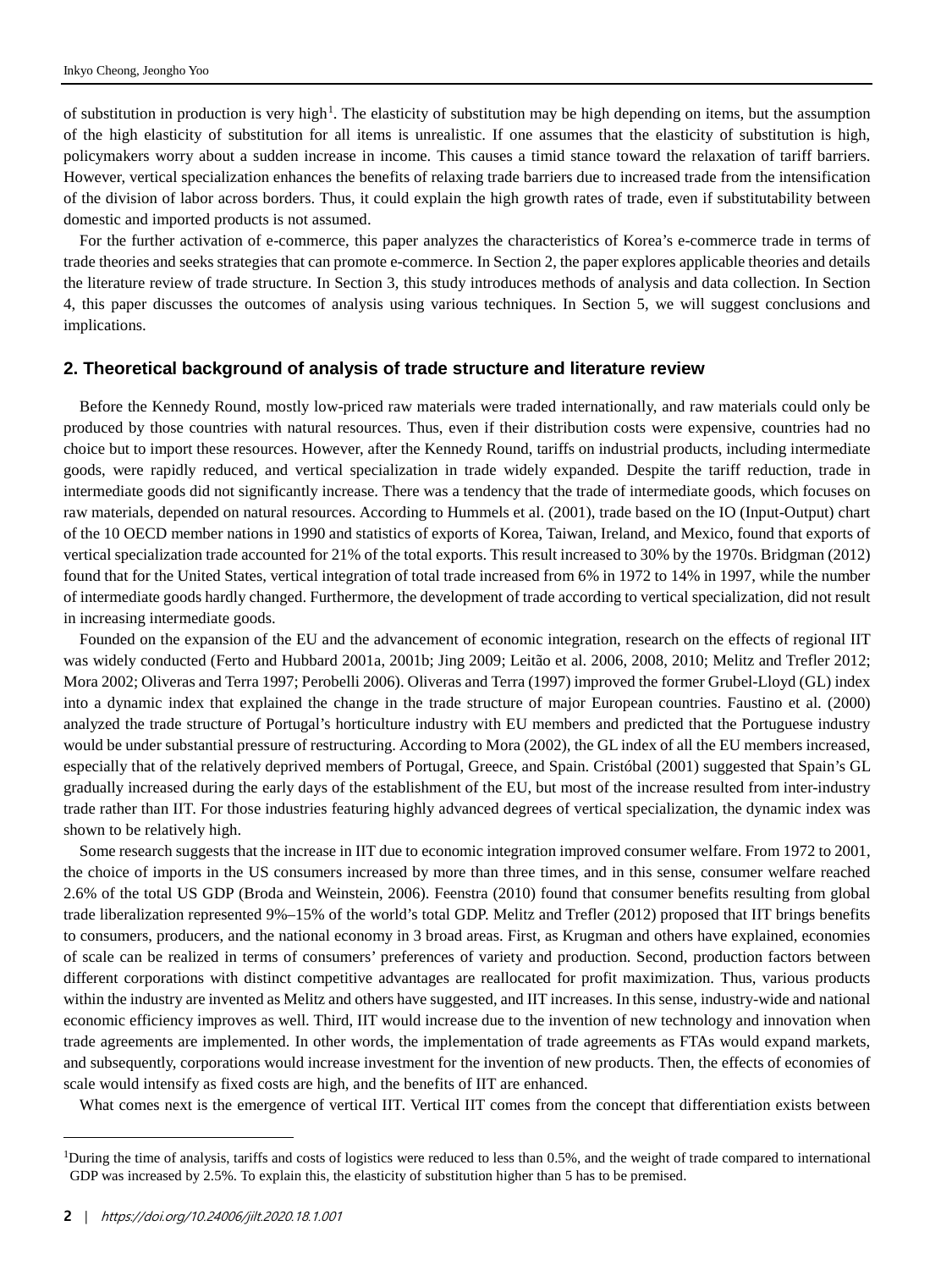items in IIT and is conceptualized as the horizontal differentiation and the vertical differentiation of goods. Horizontal differentiation is explained by consumers' preferences for a variety of goods under the structure of monopolistic competition markets, and vertical differentiation is mainly explained by factor endowments, technology, income distribution, and the life cycle of products. Falvey (1981), Falvey and Kierzhowski (1987) and others have suggested that differences in prices appear in the production function, which ultimately leads to differences in quality. Using the method of relative value units (RVUs), Greenaway et al. (1994) extended the analysis of the GL index by separating it into HIIT (Horizontal) and VIIT (Vertical) indices. RVUs analyze by linking horizontal and vertical IIT to the concept of value units of products, and Abd-el-Rahman (1991) first scrutinized trade structures by applying the 15% difference of import prices in order to distinguish horizontal and vertical intra industry trade.

As income levels are similar, the horizontal HIIT increases, and the HIIT has a correlation with monopolistic competition, economies of scale, and the level of product differentiation. Vertical VIIT of imports and exports have qualitative differences and can be explained by traditional trade theory based on resource endowments under perfect competition and by R&D investment and technology-based production factors under oligopolistic markets (Aturupane et al. 1999). For vertical specialization, Abd-el Rahman (1991) received attention in academia with his research on the trade of France, Fontagné and Freudenberg (1997) on Germany, and Greenaway et al. (1994) on the quantitative research on the United Kingdom. For Western European countries, Fontagné and Freudenberg (1997, 2002) suggested that although the GL index gradually increased from 33% to 37% between 1980–1998, the horizontal intra-industry index remained between 18% and 20%. Vertical IIT expanded from 35% to 45%. Furthermore, one-way trade was reduced from 46% to 36%. Thus, the possibility that one-way trade transformed into IIT was also raised.

Technological advancement, the strengthening of international competitiveness, the relaxation of trade barriers, and the reduction of deliberation costs affect the production process by comparative advantage. Consequently, vertical IIT occurs. Nevertheless, generally in developing countries, an increase in the GL index can be viewed as a signal of industrial development but does not necessarily mean that this is advantageous. One must look at this in conjunction with the trade balance. If an item has a trade deficit (surplus), it can be seen that an increase in the GL index means that item develops in a positive (negative) direction, and a decrease in the index can be evaluated that negative (positive) development is occurring.

In Gabrisch et al. (2001), significant conclusions of their literature review concerned the HIIT and VIIT indices. First, when the horizontal intra-industry index is dominant, the size and scale of IIT in the total trade were inversely proportional to the income gap. Second, for trade agreements, when the income gap is reduced, the similarity between members increases. Thus, there is a tendency that horizontal IIT increases. Third, since an increase in vertical IIT means an increase in the income gap, when vertical IIT is dominant, the size and scale of IIT out of total trade is proportional to the income gap. On the other hand, some research results have suggested that horizontal and vertical IIT is proportional to the development of the GVC (Kilavuz et al. 2013). The GVC is the most significant factor in an increase in vertical IIT, and exports and imports specialized in vertical IIT predominantly consist of intermediate goods and services (Zhang and Clark 2009). Moreover, vertical IIT occurs due to a variety of factor endowments, and there is a tendency that trade usually takes place between a developing country and a developed country, as is similar to the north-south trade model. Furthermore, recent research on IIT shows a tendency of inducing eco-innovations (Gallucci et al. 2019) and also draws Foreign Direct Investment (FDI) inflow to countries that are more vertically integrated in IIT (Ambroziak 2016). The difference in this study is in the focus of e-commerce data to extract intra-industry characteristics of its trade in Korea, which is active in the global trade of digital goods.

### **3. Analytic model**

Fundamentally, trade can be classified into inter-industry trade and IIT. IIT means trade among countries with a comparative advantage in different industries. One country specializes in an industry with a comparative advantage, produces goods, exports them, and then imports goods with a comparative disadvantage. The IIT index is calculated by the GL index. The GL index, which was invented in 1975, is calculated as follows.

$$
GL_i = \frac{(X_i + M_i) - |(X_i - M_i)|}{(X_i + M_i)} = 1 - \frac{|(X_i - M_i)|}{(X_i + M_i)}
$$
(1)

where, *X* stands for exports, and *M* means imports. *i* is an industry.

Next, the gravity model is used to estimate the effects of IIT on e-commerce exports. The gravity model is a model that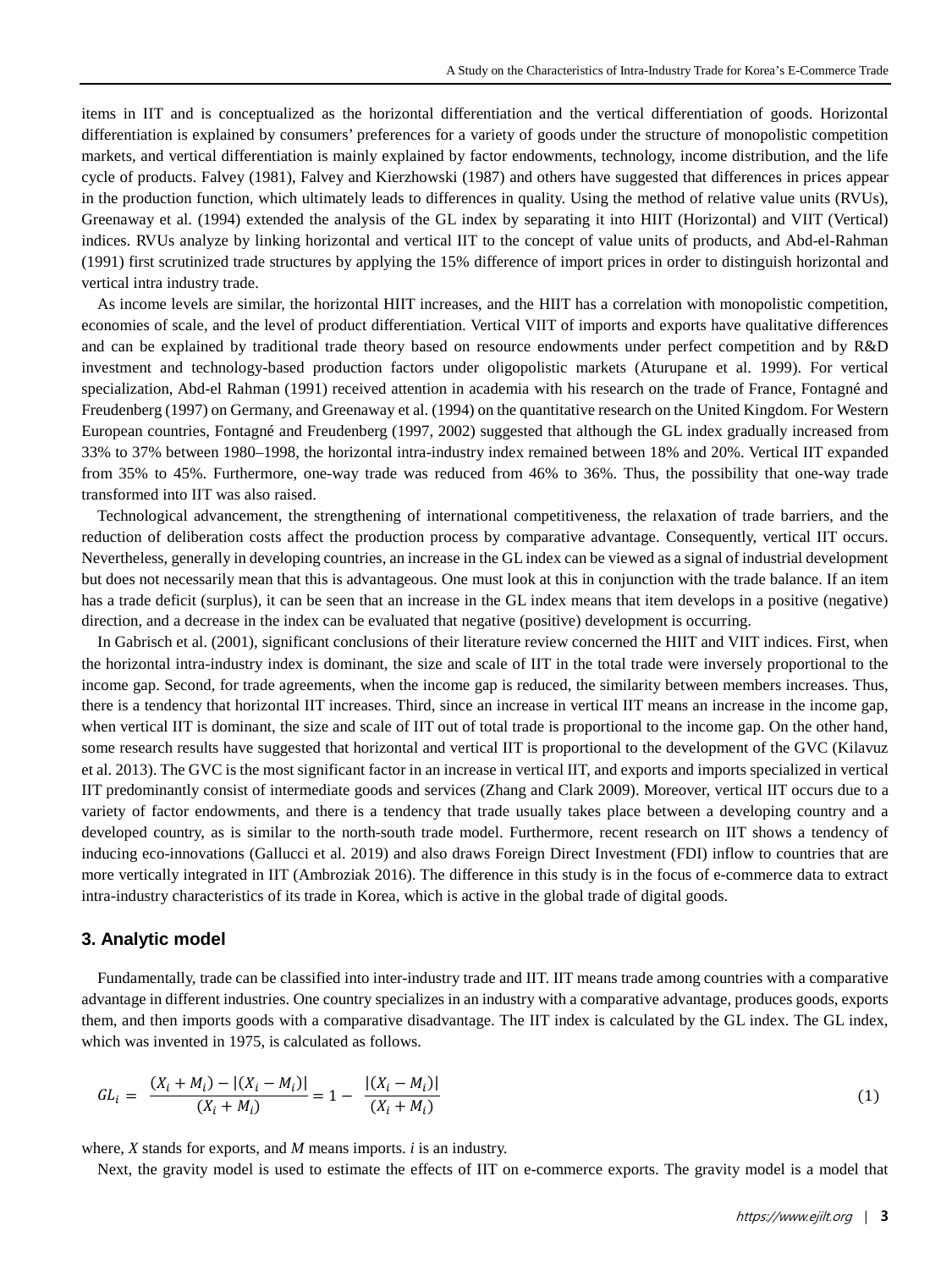predicts an increase in bilateral trade flows depending on the size of an economy, physical distance, and the extent of trade liberalization. The gravity model is based on the theory of physics and follows from the theory of economics (Bergstrand 1985; Eaton and Kortum 2002). The use of the gravity model in analyzing the spreading influence of trade agreements, such as the FTAs, began in Anderson and van Wincoop (2003). This paper sets the Anderson and van Wincoop (2003) model (Equation 2) in an appropriate research purpose by reflecting the Beckman et al. (2015) model.

$$
p_{ij}^k x_{ij}^k = v_{ij}^k = \left[\frac{Y_i^k E_j^k}{Y^W}\right] \left[\frac{t_{ij}^k}{P_i^k \Pi_i^k}\right]^{1-\sigma_k}
$$
\n<sup>(2)</sup>

Here, for  $p_{ij}^k$ ,  $x_{ij}^k$  and  $v_{ij}^k$ , p is the price, and x is the weight, which is the sum of the value of production at the origin. *v* is the trade costs that the exporter passes on to the importer, and *i, j*, and *k* represent the exporter, importer, and item, respectively. Further, *Y* is the production amount, *E* the consumption which is used as the nominal income of the region to consider a country's budget constraints, and *t* indicates trade costs, such as delivery and deliberation costs.  $\sigma_k$  is the elasticity of substitution between domestically produced goods and imported goods, and *P* is the price variability, which is a proxy as multilateral trade resistance depends positively on trade barriers with all trading partners. The paper replaces the equation (2) in order to see fixed-effects following Feenstra (2003), to make the estimation more convenient. Moreover, this paper analyzes the data of Korean trade. In addition, we change the equation into a form of a log equation, add a distance variable, and add whether or not a country signed an FTA. Our analytic model is displayed in Equation (3) below.

$$
ln v_{ij} = \alpha + \beta_1 I I T_{ij} + \beta_2 F T A_{ij} + \beta_3 ln(GDP_i) + \beta_4 ln(DST_{ij}) + \varepsilon_{ij}
$$
\n(3)

In order to solve the possibility of endogeneity between error terms and explanatory variables in Equation (3), independence between error terms and explanatory variables is assumed, as in Silva and Tenreyro (2006). Using the Poisson Pseudo-Maximum Likelihood (PPML), Equation (4) is set. In detail, the PPML approach is initially derived from the consideration of outward and inward multilateral resistance because of the bias in estimation resulting from heteroscedasticity, model misspecification, and excess zeros. Several approaches were considered to overcome these limitations, such as fixed or randomeffects and relevant econometric estimators. However, the PPML estimator for gravity regressions was used in order to account for heteroscedasticity, and to take advantage of the information contained in zero trade flows was used as an appropriate approach to resolve these constraints accordingly. Here  $v_{ij}^k$  is exports from region *i* to region *j*,  $III_{ij}$  is the intra-industry index,  $FTA_{ij}$  is a dummy variable equal to one for FTA partners, and zero for non-trade agreement partners.  $DST_{ij}$  is the distance between country *i* and country *j*.

$$
v_{ij} = exp \left[ \alpha + \beta_1 I I T_{ij} + \beta_2 F T A_{ij} + \beta_3 \ln (G D P_i) + \beta_4 \ln (D S T_{ij}) \right] \varepsilon_{ij}
$$
\n(4)

If IIT has a positive effect on exportation, there is a need to understand the causes behind it. To analyze these causes, this paper focuses on vertical IIT. As mentioned previously, traditional trade theory faces difficulties in interpreting IIT. Thus, trade economists concerning international economics classifies IIT into horizontal and vertical IIT. Gabrisch and Segnana (2001) analyzed why IIT of like products occurs. They mentioned differences in technical skills embodied in goods as a reason for such occurrence of trade of like products. Technical skills are drawn by comparing the export and import prices of goods. This means that in spite of trade of like products, the qualitative differences of products are significant. Further, this paper is one of the first to seek ways to understand the causes of IIT by linking the ratio of export and import prices and the trade balance. This research also determines whether trade via e-commerce has qualitative differences through a comparison of the ratio of export and import prices by country.

As in Fontagné and Freudenberg (1997, 2002), it is viewed that vertical IIT occurs when the price gap is more than 15%. We use a more conservative approach in our analysis, assuming vertical IIT occurs with a 25% price difference. The reason for a more conservative approach is to increase the credibility of research results. The wider the price gap is, the bigger the difference of technology included within the industry. For instance, if an export price is higher than an import price by 1.25 times, that particular product or industry could have superior quality in exports when compared to a country subject to comparison. Likewise, if an export price is lower by 0.75 times, that product or industry may have a price advantage compared to the other.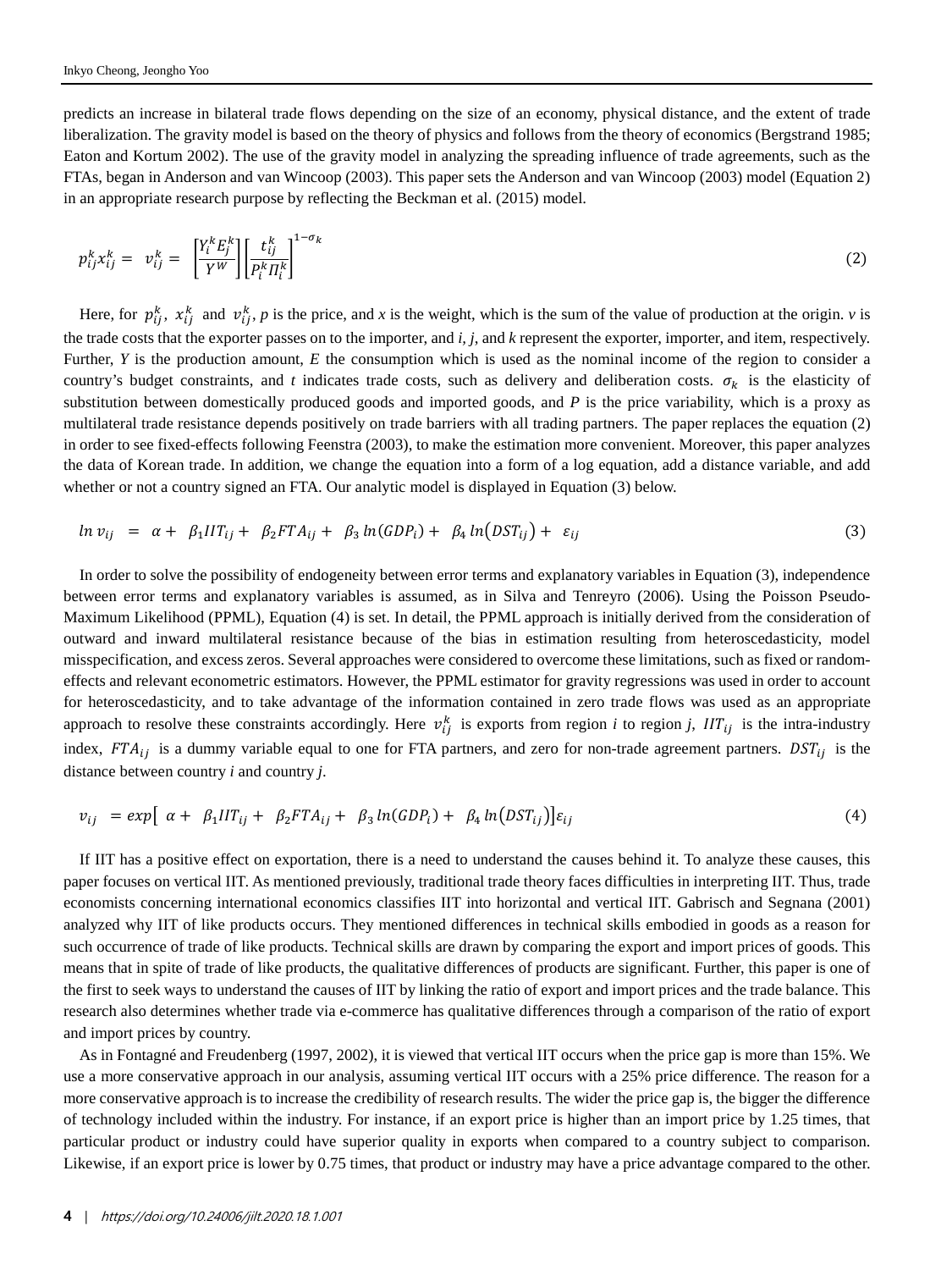| <b>Classification</b> | Price gap                                | Trade<br>balance | Elements of advantage         | Interpretation                                                     |
|-----------------------|------------------------------------------|------------------|-------------------------------|--------------------------------------------------------------------|
| Horizontal            | $0.75 <$ RUV $< 1.25$<br>(like products) |                  |                               | Pure intra-industry trade depending on preferences<br>of diversity |
| Vertical              | RUV > 1.25<br>(quality advantage)        | Surplus          | Exporter quality<br>advantage | Difference of level of technology                                  |
|                       |                                          | Deficit          | Importer price advantage      | Low unit cost from factor endowments                               |
|                       | RUV < 0.75                               | Surplus          | Exporter price advantage      | Low unit cost from factor endowments                               |
|                       | (price advantage)                        | Deficit          | Importer quality<br>advantage | Difference of level of technology                                  |

#### **Table 1. Link between price gap and trade balance**

Relative Unit Values (RUV) is the ratio of export prices/import prices; the source of data used in this research is the Korea Trade Statistics Promotion Institution (KTSPI) and used data from 2017; Trade included in the KTSPI is classified in various forms, but this research mainly analyzes exports and imports via number 15, e-commerce, rather than number 11, representing general trade. Modifications based on Fontagné and Freudenberg (1997, 2002).

When price differences of 1.25 and 0.75 times exist, that particular product or industry could be classified as pure IIT, which is the trade of like products.

When linking vertical and horizontal IIT to the trade balance, one can identify factors of comparative advantage of products or industries. From this, it is expected that a new angle of a trend in IIT flows between countries is identified. The linkage between IIT and the trade balance is important in the sense that it suggests a cause of trade occurring from quality and price advantages, moving one step forward in international trade theory, which emphasizes the superiority of labor productivity (Ricardo) or factor endowments (Heckscher-Olin).

To be more exact, in a situation in which an export price is 1.25 times higher than an import price when the trade balance is in surplus, it can be viewed that the exporter has a quality advantage in products or industries. Only when the trade balance records a deficit under the same situation, it can be thought that the other country has a price advantage. In contrast, when an export price is 0.75 times lower than an import price, and there are trade surpluses, it can be seen that the exporter has a price advantage in the particular product or industry. Nevertheless, when there are trade deficits, the importer has a quality advantage. When the RUVs are between 0.75 and 1.25 times, it can be considered that trade of like products is occurring, and this emerges depending on consumer preferences, which the former theory of IIT suggests.

## **4. Analysis results**

#### **4.1 Intra-industry trade index of e-commerce and general trade**

Analysis results of the IIT index found that there is a considerable difference between the indices of e-commerce and general trade. The IIT of e-commerce accounts for approximately 16.8% of the total. In contrast, IIT represents 63.7% of the total trade. The gap between these two percentages is about 47%, which is very large. Unlike general trade, e-commerce carries less importance within IIT. Now trade can be explained with traditional trade theory. This can be viewed that trade depended on differences in productivity or factor endowments. When looking at the difference of IIT indices by industry, the following points are discovered. The industry with possibly the most significant gap is the manufacturing industry of machinery and equipment. For the manufacturing industries of machinery and equipment, the IIT index for general trade was 81.6%, and the index for e-commerce was 4.9%. Thus, their difference was 76.7%. Further, manufacturing industries are representative industries that include the trade of intermediate goods. Characteristics of e-commerce include a greater amount of trade involving final goods and consumer goods rather than intermediate goods. In this sense, the IIT index for e-commerce seems to be low in the manufacturing industries of machinery and equipment.

Industries with wide gap of indices include primary metal goods, other manufacturing industries, and wood and paper/printing industries. These industries also differ in productivity by regions and in technology, and produce intermediate goods. The industry with the smallest gap is the mining industry. However, the mining industry has enormous differences in production by region. Thus, IIT of general trade rarely occurs. Such results can be seen as reflecting industrial characteristics. The industry with the second smallest gap is agriculture, forestry, and fishery. The difference between the IIT indices of the general trade and e-commerce of the industry of agriculture, forestry, and fishery was 20.2%. However, for the industry of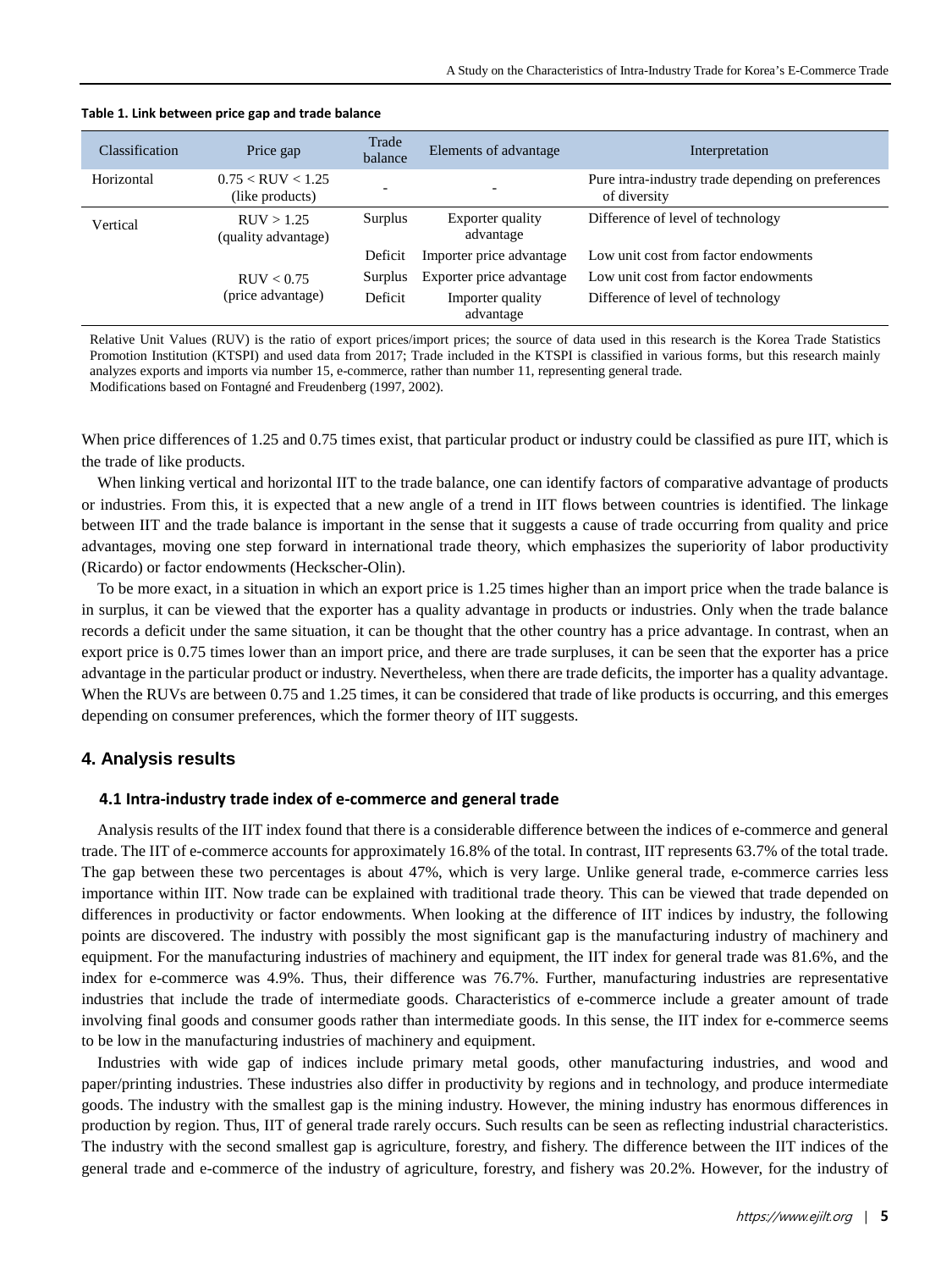| Industry                          | E-commerce $(\%)$ | General trade (%) | Difference $(\% )$ |
|-----------------------------------|-------------------|-------------------|--------------------|
| Primary metal goods               | 29.8              | 96.6              | 66.80              |
| Mining                            | 1.5               | 0.7               | $-0.80$            |
| Metal goods                       | 26.3              | 67.0              | 40.70              |
| Machinery and equipment           | 4.9               | 81.6              | 76.70              |
| Others                            | 11.4              | 76.6              | 65.20              |
| Agriculture, forestry and fishery | 1.6               | 21.8              | 20.20              |
| Wood and paper                    | 7.8               | 72.9              | 65.10              |
| Nonmetallic mineral               | 24.8              | 68.9              | 44.10              |
| Coal and oil                      | 22.6              | 70.3              | 47.70              |
| Textiles and leather goods        | 29.9              | 77.6              | 47.70              |
| Transportation equipment          | 3.1               | 33.8              | 30.70              |
| Food and beverage                 | 0.8               | 50.1              | 49.30              |
| Electricity and electronics       | 14.8              | 68.4              | 53.60              |
| Precision equipment               | 33.5              | 90.7              | 57.20              |
| Chemical products                 | 39.2              | 78.0              | 38.80              |
| Total average                     | 16.8              | 63.7              | 46.90              |

agriculture, forestry, and fishery, the IIT index of general trade was not as high as other industries.

Like the mining industry, agriculture, forestry, and fishery is a representative industry that has a large difference in production by region. Furthermore, this industry produces consumer goods rather than intermediate goods. Therefore, the difference in the indices of general trade and e-commerce did not appear substantial. Yet, the IIT index of e-commerce was also low at 1.6%. This is because the foundation of exports of agriculture, forestry, and fishery in Korea was not as high as that of imports. The food and beverage industry featured the IIT index of 50.1% for general trade, but for e-commerce, the index displayed a very low percentage of 0.8%. Similar to agriculture, forestry, and fishery, the food and beverage industry also has a relatively weak level of exports.

The industries with a high IIT index for e-commerce include manufacturing industries of precision instruments, chemical products, textiles, and leather goods(Table 2). For the industry of precision instruments, its IIT index for e-commerce was 33.5%. For chemical products, its IIT index was for e-commerce 39.2%, and for textiles and leather goods, it was 29.9%. Such industries are Korea's representative export industries. Among domestic industries, there certainly exist exports of intermediate goods through general trade, but there also exist exports of final goods through e-commerce. Therefore, the indices of IIT for general trade and e-commerce are relatively higher than in other industries.

#### **4.2 Analysis of intra-industry trade index by countries subject to FTAs**

Next, this paper looks at IIT indices focused on countries that have signed an FTA with Korea and with countries around them (Table 3). The IIT indices for general trade and e-commerce of these countries average 71.8% and 26.5%, respectively. Although a gap of IIT indices by country exists, the index for e-commerce was shown to be relatively low. In this sense, ecommerce trade can be evaluated as following traditional trade theory, which advocates that trade occurs according to labor productivity and factor endowments. The trade involving an industry with relatively abundant factor endowments emerges in the e-commerce trade. Looking at the countries that Korea has signed an FTA with can lead to more precise results.

Considering the overall trends, the IIT index for e-commerce trade with Korea was lower for larger economies. For EU countries, IIT of general trade ranged from a minimum of 60% and a maximum of 88%. Thus, more than half of the trade occurred as IIT. Yet, for e-commerce, these values decreased to 0.1% to 2.7%, respectively, for European countries. The reasons for this include that the EU nations have large economies, and differences in labor productivity or production factors exist. Thus, final products and consumer goods that are not produced in domestic industries are exchanged via e-commerce, ultimately displaying a very low IIT index for e-commerce.

In contrast, for ASEAN countries, their economies are relatively smaller than in Korea. In terms of their consumer goods, ASEAN countries also have more labor-intensive goods based on low wages. Regarding goods exchanged with Korea, the IIT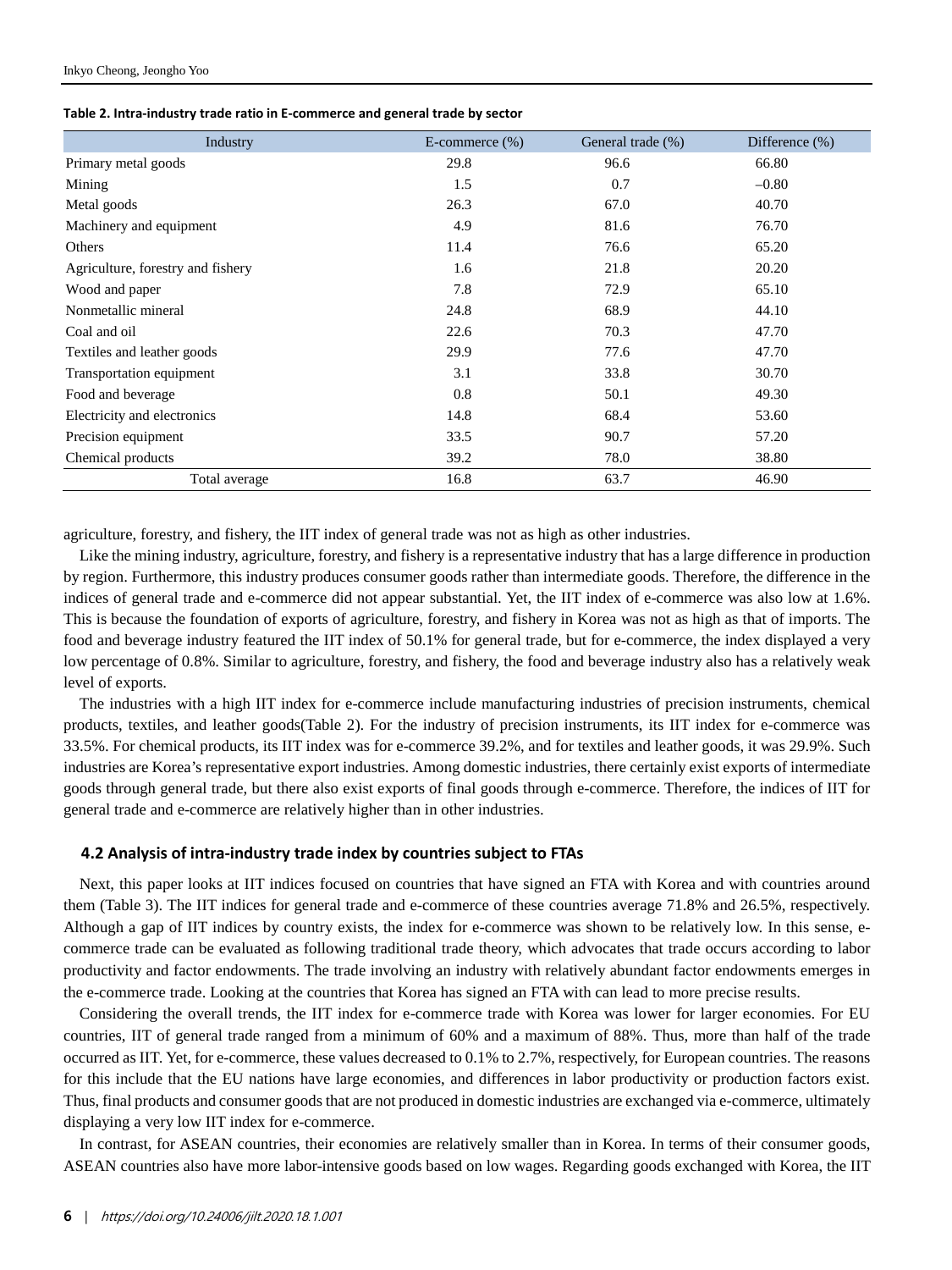| Country       | E-commerce (%) | General trade (%) | Difference (%) | GDP (10 billion)         |
|---------------|----------------|-------------------|----------------|--------------------------|
| Chile         | 15.5           | 57.4              | 41.9           | 28                       |
| <b>ASEAN</b>  |                |                   |                |                          |
| Singapore     | 42.2           | 86.6              | 44.4           | 32                       |
| Thailand      | 21.7           | 82.1              | 60.4           | 46                       |
| Vietnam       | 17.2           | 50.6              | 33.4           | 22                       |
| Indonesia     | 33.3           | 93.5              | 60.2           | 102                      |
| Malaysia      | 60.9           | 96.0              | 35.1           | 31                       |
| Philippines   | 48.2           | 51.8              | 3.6            | 31                       |
| EU            |                |                   |                |                          |
| Germany       | $0.7\,$        | 60.1              | 59.4           | 368                      |
| UK            | 2.7            | 87.5              | 84.8           | 262                      |
| Italy         | 0.1            | 79.5              | 79.4           | 193                      |
| France        | $2.4\,$        | 68.5              | 66.1           | 258                      |
| Spain         | 4.9            | 82.3              | 77.4           | 131                      |
| Peru          | 51.6           | 60.0              | 8.4            | 21                       |
| <b>USA</b>    | 4.4            | 85.0              | 80.6           | 1,939                    |
| Australia     | 31.9           | 98.2              | 66.3           | 132                      |
| Canada        | 35.2           | 96.7              | 61.5           | 165                      |
| China         | 95.8           | 81.6              | $-14.2$        | 1,224                    |
| New Zealand   | $2.5\,$        | 96.4              | 93.9           | 21                       |
| Japan         | 14.7           | 65.5              | 50.8           | 487                      |
| Hong Kong     | 25.4           | 9.2               | $-16.2$        | 34                       |
| Total average | 26.5           | 71.8              | 45.3           | $\overline{\phantom{a}}$ |

**Table 3. Overall intra-industry trade ratio in E-commerce and general trade with FTA partners** 

index for e-commerce was found to be very high, ranging from 17.2% to 60.9%. When these percentages are compared to developed countries, the differences are significant. Table 3 shows exports and imports by industry. Trade shows that an inversely proportional relationship between the IIT index for e-commerce and the size of an economy does not apply to China. Even though the size of the Chinese economy is massive, the IIT index for e-commerce was 95.8%, which is higher than the general trade index of 81.6%. In the case of China, goods produced by Korean corporations that are operating businesses in China are being imported back to Korea via e-commerce.

The paper seeks to analyze whether or not the e-commerce exports of Korea can be explained with trade theory through the gravity model. Our analysis uses the ordinary least squares (OLS) and the PPML, which supplements the OLS and weaknesses of the gravity model. An industry dummy is used for the two models, having 4 cases for this paper. As a result of the analysis, the gravity model was valid in both the OLS and the PPML. From the OLS analysis, the parameter of ln (GDP) was expected to be between 0.767 and 0.96, and the PPML model resulted in parameters of 0.101 and 0.122. Since the estimation of the PPML model with dummy variable seems to be more stable, the paper would try to discuss empirical results based on the model (iv) of Table 4. When the GDP increases by 1%, exports via e-commerce were shown to increase by 0.122%. Even for the distance variable, both the OLS and PPML presented a negative causality and a matching result with the gravity model.

The OLS model had values of –0.969 and –1.159, and the PPML had results of –0.102 and –0.123. Viewing the model of (iv), it is interpreted that Korea's exports increase by 1.2% as the distance becomes closer by 10%. In terms of the variable of IIT, which this research focuses on, it has a positive effect on the e-commerce exports of Korea. Although the OLS model displayed relatively higher parameters of 2.004 and 1.324 and was shown to have low stability, the PPML model had parameters of 0.262 and 0.169 that feature relatively more stable results. When IIT increases by 10%, it can be seen that exports increase by 1.69%. This implies that as the trade of differentiated products grows, Korea will be more active in exports of goods through e-commerce.

In addition, according to the analysis on variables of the FTAs, which helps to understand how signing an FTA positively affects the e-commerce exports, it was found that FTAs have a positive impact on exports. The FTA variable is a dummy variable,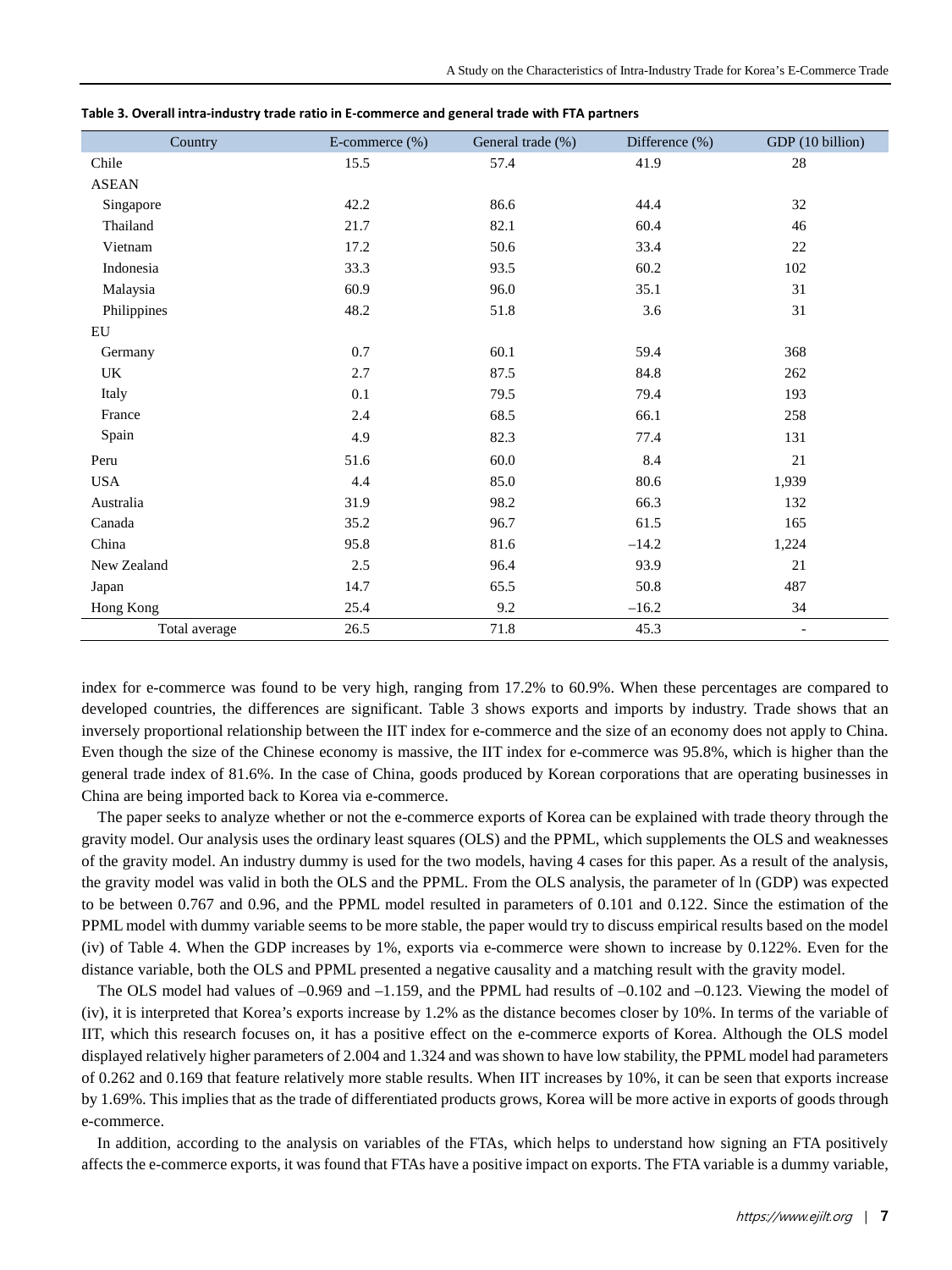|  |  | Table 4. Gravity model analysis results on exports of e-commerce |
|--|--|------------------------------------------------------------------|
|--|--|------------------------------------------------------------------|

|                      | <b>OLS</b>             |                        | <b>PPML</b>            |                          |
|----------------------|------------------------|------------------------|------------------------|--------------------------|
|                      | (i)                    | (ii)                   | (iii)                  | (iv)                     |
| <b>IIT</b>           | $2.004***$<br>(0.312)  | $1.324***$<br>(0.245)  | $0.262***$<br>(0.041)  | $0.169***$<br>(0.033)    |
| <b>FTA</b>           | $0.329*$<br>(0.198)    | $0.357***$<br>(0.15)   | $0.052*$<br>(0.027)    | $0.052**$<br>(0.021)     |
| Ln (gdp)             | $0.767***$<br>(0.056)  | $0.96***$<br>(0.044)   | $0.101***$<br>(0.008)  | $0.122***$<br>(0.006)    |
| Ln (dst)             | $-0.969***$<br>(0.154) | $-1.159***$<br>(0.116) | $-0.102***$<br>(0.018) | $-0.123***$<br>(0.015)   |
| Constant             | $-5.134**$<br>(2.225)  | $-6.138***$<br>(1.708) | 0.103<br>(0.294)       | $-0.002$<br>(0.234)      |
| Industry dummy       | N                      | Y                      | N                      | Y                        |
| Adjusted $R^2$       | 0.32                   | 0.62                   |                        |                          |
| <i>F</i> -statistics | $76.65***$             | 58.67***               | -                      | $\overline{\phantom{a}}$ |
| Obs.                 | 839                    | 839                    | 839                    | 839                      |

error is in parenthesis; \*, \*\*, \*\*\* indicate rejection at  $10\%$ , 5%, 1% respectively original hypothesis.

OLS, ordinary least squares; PPML, poisson pseudo-maximum likelihood.

and the estimated value exp (0.052) corresponds to about 1.05. In other words, for countries that have signed an FTA, their ecommerce exports would be higher than those who have not signed an FTAs by 1.05%. Such a result has been drawn due to the benefit in which the FTAs apply zero tariffs under certain costs.

Looking at the effects of IIT on Korea's imports via e-commerce, results can be summarized as follows. The IIT index is what displays the most significant differences in e-commerce exports. It has been found that as the IIT index escalates, the amount of exports increase. On the other hand, as the IIT index for e-commerce becomes smaller, the amount of imports increases. For imports, it was revealed that they increase further when the trade in the same industries does not occur. Under the OLS model, the coefficients of IIT on imports are  $-2.654$  and  $-2.115$  in Table 5, while those under the PPML analysis – 0.301 and –0.254, implying that the latter model predicts smaller reductions. As the IIT index lowers by 10%, the number of imports via e-commerce was found to increase by 2.54%. Then, for the FTA variable, it was also found that if a country has signed an FTA, it was more likely to have higher imports. The value of the parameter, 0.175, corresponds to 1.19, and this means that imports from the countries that have signed FTAs are higher than those countries that have not signed these

#### **Table 5. Gravity model analysis results on imports of e-commerce**

|                      | <b>OLS</b>              |                         | <b>PPML</b>              |                          |
|----------------------|-------------------------|-------------------------|--------------------------|--------------------------|
|                      | (i)                     | (ii)                    | (iii)                    | (iv)                     |
| ШT                   | $-2.654***$<br>(0.346)  | $-2.115***$<br>(0.313)  | $-0.301***$<br>(0.039)   | $-0.254***$<br>(0.036)   |
| <b>FTA</b>           | $1.305***$<br>(0.219)   | $1.462***$<br>(0.192)   | $0.158***$<br>(0.025)    | $0.175***$<br>(0.022)    |
| Ln (gdp)             | $1.053***$<br>(0.063)   | $1.252***$<br>(0.057)   | $0.112***$<br>(0.007)    | $0.131***$<br>(0.006)    |
| Ln (dst)             | $-0.724***$<br>(0.17)   | $-0.84***$<br>(0.149)   | $-0.067***$<br>(0.017)   | $-0.075***$<br>(0.015)   |
| Constant             | $-12.461***$<br>(2.468) | $-15.971***$<br>(2.188) | $-0.22$<br>(0.263)       | $-0.576*$<br>(0.238)     |
| Industry dummy       | N                       | Y                       | N                        | Y                        |
| Adjusted $R^2$       | 0.47                    | 0.60                    | $\overline{\phantom{a}}$ | Ξ.                       |
| <i>F</i> -statistics | $142.2***$              | $54.65***$              | $\overline{\phantom{a}}$ | $\overline{\phantom{a}}$ |
| Obs.                 | 839                     | 839                     | 839                      | 839                      |

Standard error is in parenthesis; \*, \*\*, \*\*\* indicate rejection at 10%, 5%, 1% respectively original hypothesis. OLS, ordinary least squares; PPML, poisson pseudo-maximum likelihood.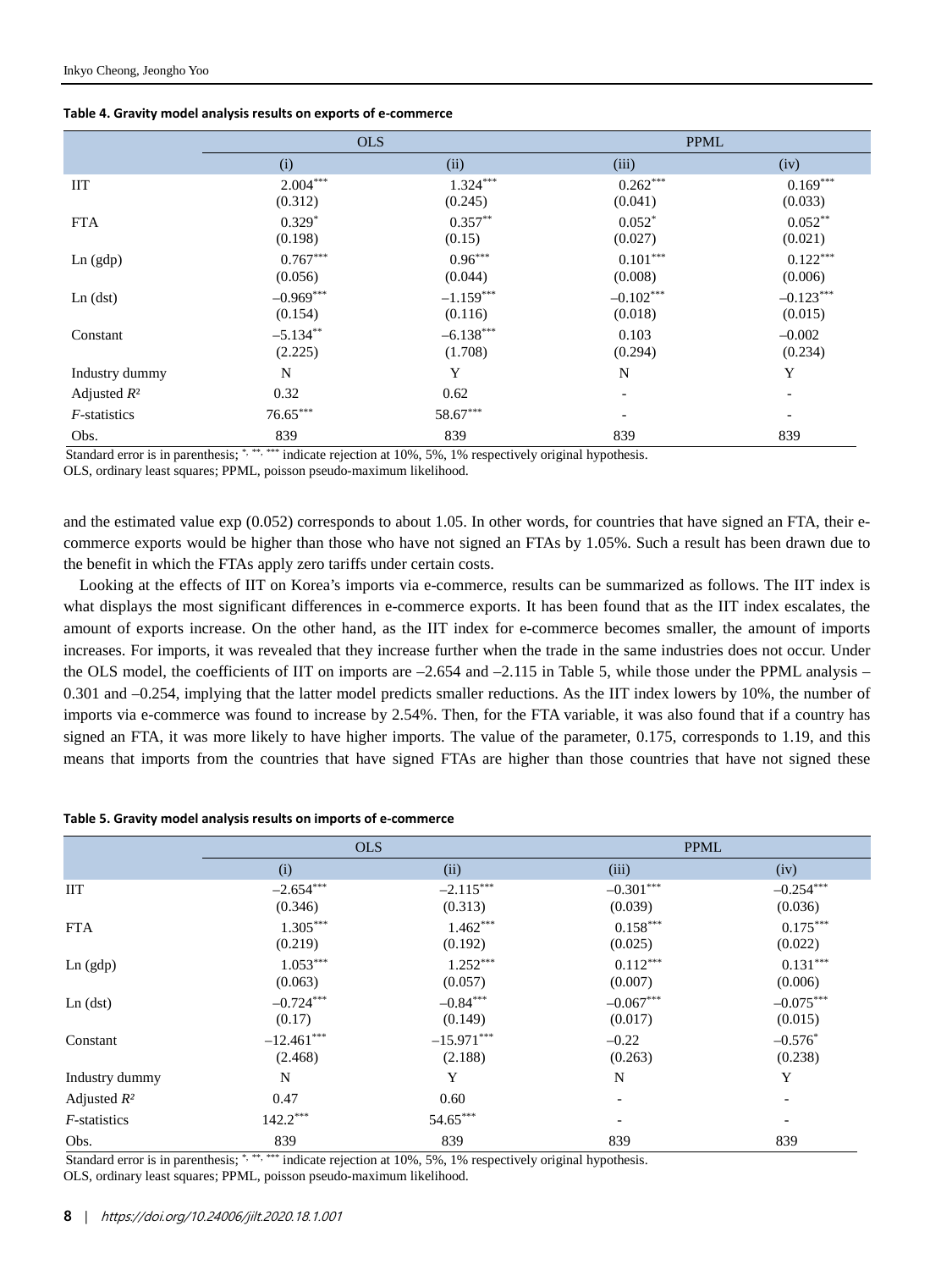agreements by 1.19%.

This also coincides with the gravity model, and the parameters of the variables of GDP and distance were  $0.131$  and  $-0.075$ . respectively. This implies that if GDP increases by 10%, imports increase by 1.3%, and if countries are relatively closer by 10%, imports increase by 0.7%. When compared to exports, the effect of distance on imports seems relatively limited.

In terms of e-commerce trade, Korea's exports were found to be more significant when the IIT index is higher, and its imports were greater when the IIT index is lower. This can be viewed as similar to trade in e-commerce. Korea tends to export like products and import those goods that are not produced domestically. This is also a characteristic of the trade in consumer goods.

#### **4.3 Analysis of vertical intra-industry trade**

Exports and imports of e-commerce had different results based on IIT. In order to understand the causes behind this, this paper analyzed vertical IIT with the approach presented in the Table 1 and linked to the trade balance. Vertical IIT reflects technical skills inherent in an industry as a ratio of export and import unit prices. As technical skills increase, the unit price also increases. When compared to the unit price of the other countries and its unit price is higher by at least 25%, it is viewed as a quality advantage. In contrast, if the unit price is lower than 75%, it can be interpreted as a price advantage, instead of the superiority of technology.

As Table 6 suggests, Korea has quality advantages in all industries, except textiles and leather goods. This means that Korea's export unit prices by industry are higher by more than 25% compared to other countries. When this is compared to the trade balance, Korea exports with a quality advantage or imports in terms of the other country's price advantage. As a result of linking this finding with the trade balance, Korea had trade deficits in all industries, except textile industries. This signifies a structure where Korea is able to import goods with lower prices, rather than importing goods with a quality advantage. For the textile industries, the prices of exports and imports are similar. Thus, it can be viewed that trade occurs based on consumer preferences.

When tying in this structure with the gravity model analysis, Korea has been exporting goods featuring a quality advantage and has been importing goods of lower prices than are produced domestically. It is essential to look at the overall structure of trade by calculating the vertical IIT index by industry. Nevertheless, it would also be significant to look at the structure of trade by considering the national characteristics of other countries.

| Industry                          | <b>RUV</b> | <b>IIT</b> | Trade balance<br>(\$1,000) | Elements of advantage          |
|-----------------------------------|------------|------------|----------------------------|--------------------------------|
| Primary metal goods               | 2.42       |            | $-65$                      |                                |
| Mining                            | 44.25      |            | $-371$                     |                                |
| Metal goods                       | 2.11       |            | $-8,373$                   |                                |
| Machinery and equipment           | 1.34       |            | $-75,000$                  |                                |
| Others                            | 2.86       | Quality    | $-49,160$                  | Price advantage of an importer |
| Agriculture, forestry and fishery | 9.84       | advantage  | $-9,870$                   |                                |
| Wood and paper                    | 3.49       |            | $-18,029$                  |                                |
| Nonmetallic mineral               | 3.68       |            | $-3,038$                   |                                |
| Coal and oil                      | 8.67       |            | $-28$                      |                                |
| Textiles and leather goods        | 0.92       | Horizontal | $-220,063$                 | Preference of diversity        |
| Transportation equipment          | 2.62       |            | $-19,026$                  |                                |
| Food and beverage                 | 6.57       | Quality    | $-476,645$                 |                                |
| Electricity and electronics       | 2.53       | advantage  | $-131,903$                 | Price advantage of an importer |
| Precision equipment               | 1.77       |            | $-27,458$                  |                                |
| Chemical products                 | 1.42       |            | $-85,783$                  |                                |

#### **Table 6. Advantage of intra-industry trade and trade balance**

RUV, ratio of export prices/import prices; IIT, intra-industry trade.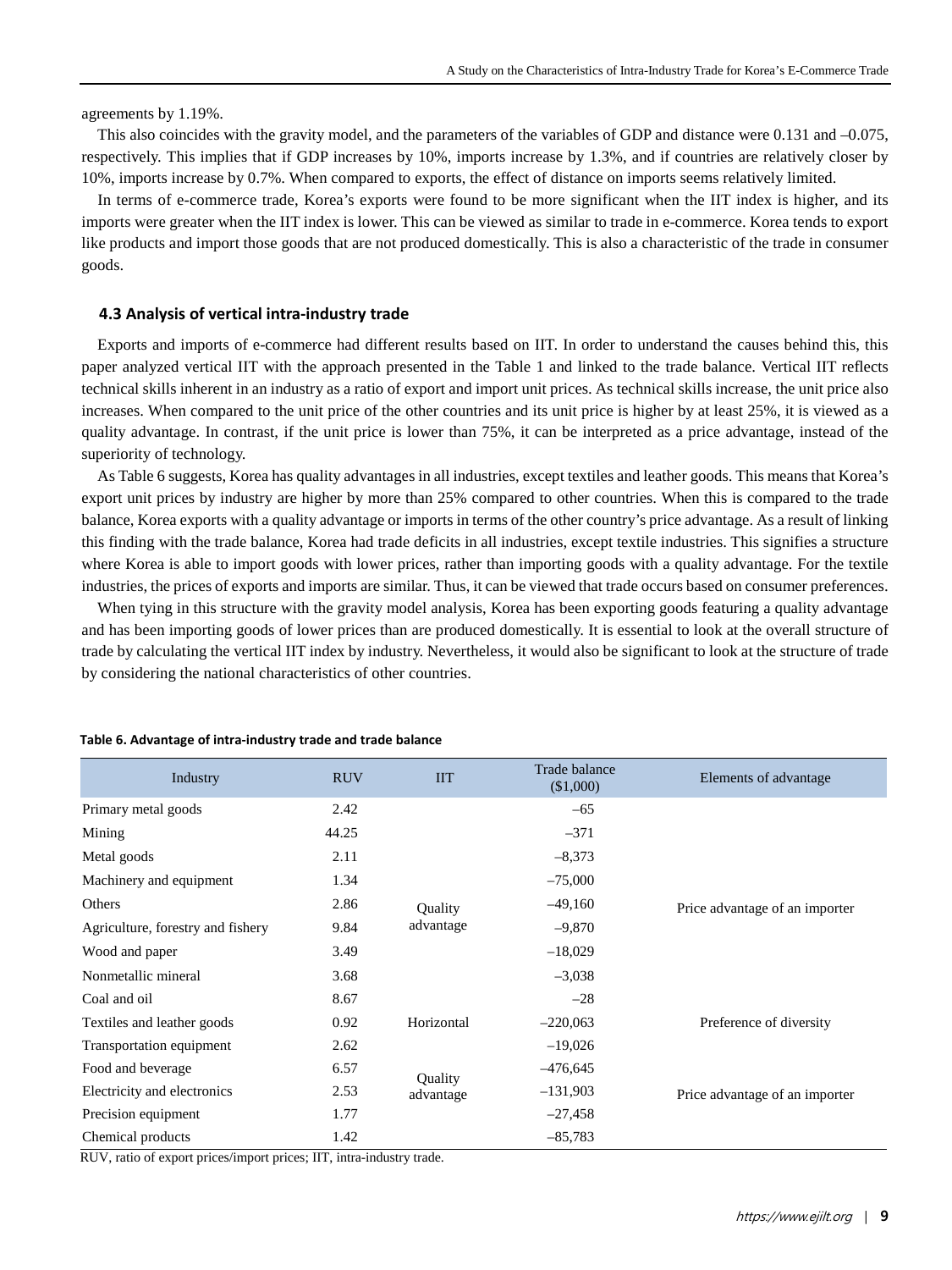### **5. Conclusion and implications**

The paper analyzed e-commerce trade that corresponds to traditional trade theory and modern trade theory. Further, this paper has shown that Korea's e-commerce trade involves a smaller amount of IIT, which is applicable to modern trade theory, than general trade. This implies that trade based on the law of comparative advantage can explain e-commerce trade. According to our research results involving the gravity model, Korea's e-commerce trade increases as IIT involving a country with an FTA in places also increased. On the other hand, as the scale of e-commerce trade lowers, the imports of the other country increases. Lastly, this paper examined how trade via e-commerce occurs and what type of comparative advantage is involved. Korea mostly exports goods featuring a quality advantage. Yet, it was found that the major trading partners of Korea export products based on price advantages or diversity of goods.

Summing up the results of the analysis, Korea certainly features differences with its major trading partners in terms of ecommerce trade. Thus, this calls for a change in order to enhance e-commerce trade. The scale of Korea's e-commerce exports is very low compared to that of imports. Thus, it can be perceived that the possibility of future exportation is also high. Yet, there may be problems with high prices since exports have been based on quality advantages until now. Further, in terms of imports of countries with relatively more advanced technology and higher wages, such as the United States, Japan, Germany, and Italy, they are mostly based on price advantages. In order for Korea's e-commerce to develop, a more strategic approach is needed. Instead of setting high prices based on quality advantages, a strategy of price advantage must also be utilized. As ecommerce has radically lowered the costs of sales and marketing of corporations, there is a need to reflect such price reduction on goods and to increase corporations' net profits through increased sales.

#### **Acknowledgements**

This work was supported by Inha University Research Grant.

### **References**

- Abd-el-Rahman, K., 1991. Firms' competitive and national comparative advantages as joint determinants of trade composition. Review of World Economics 127, 83-97.
- Ambroziak, Ł., 2016. FDI and intra-industry trade in the automotive industry in the new EU member states. International Journal of Management and Economics 52, 23-42.
- Anderson, J. E., Van Wincoop, E., 2003. Gravity with gravitas: Asolution to the border puzzle. American Economic Review 93, 170-192.
- Aturupane, C., Djankov, S., Hoekman, B., 1999. Horizontal and vertical intra-industry trade between Eastern Europe and the European Union. Weltwirtschaftliches Archiv 135, 62-81.
- Beckman, J., Arita, S., Mitchell, L., Burfisher, M., 2015. Agriculture in the transatlantic trade and investment partnership: Tariffs, tariff-rate quotas, and non-tariff measures. Economic Research Report Number 198.
- Bergstrand, J. H., 1985. The gravity equation in international trade: Some microeconomic foundations and empirical evidence. The Review of Economics and Statistics 67, 474-481.
- Bridgman, B., 2012. The rise of vertical specialization trade. Journal of International Economics 86, 133-140.
- Broda, C., Weinstein, D. E., 2006. Globalization and the gains from variety. The Quarterly Journal of Economics 121, 541-585.
- Cristóbal, J. V. B., 2001. Dynamics and nature of intra-industry trade and labour-market adjustment: evidence for Spain. In Workshop on Recent Developments in Research on Intra-industry Trade and Labour Market Adjustment, Leverhulme Research Centre School of Economics, University of Nottingham.
- Eaton, J., Kortum, S., 2002. Technology, geography, and trade. Econometrica 70, 1741-1779.
- Falvey, R. E., 1981. Commercial policy and intra-industry trade. Journal of International Economics 11, 495-511.
- Falvey, R. E., Kierzkowski, H., 1987. Product quality, intra-industry trade and (im) perfect competition. In: Kierzkowski, H., Corden, W. M. (Eds), Protection and Competition in International Trade. Basil Blackwell, Oxford, UK.
- Faustino, H. C., Silva, J. R., Carvalho, R. V., 2000. Testing intra-industry trade between Portugal and Spain 1990–1996. Universidade de Lisboa Working Papers Department of Economics No. 2000/06.
- Feenstra, R. C., 2003. A homothetic utility function for monopolistic competition models, without constant price elasticity. Economics Letters 78, 79-86.